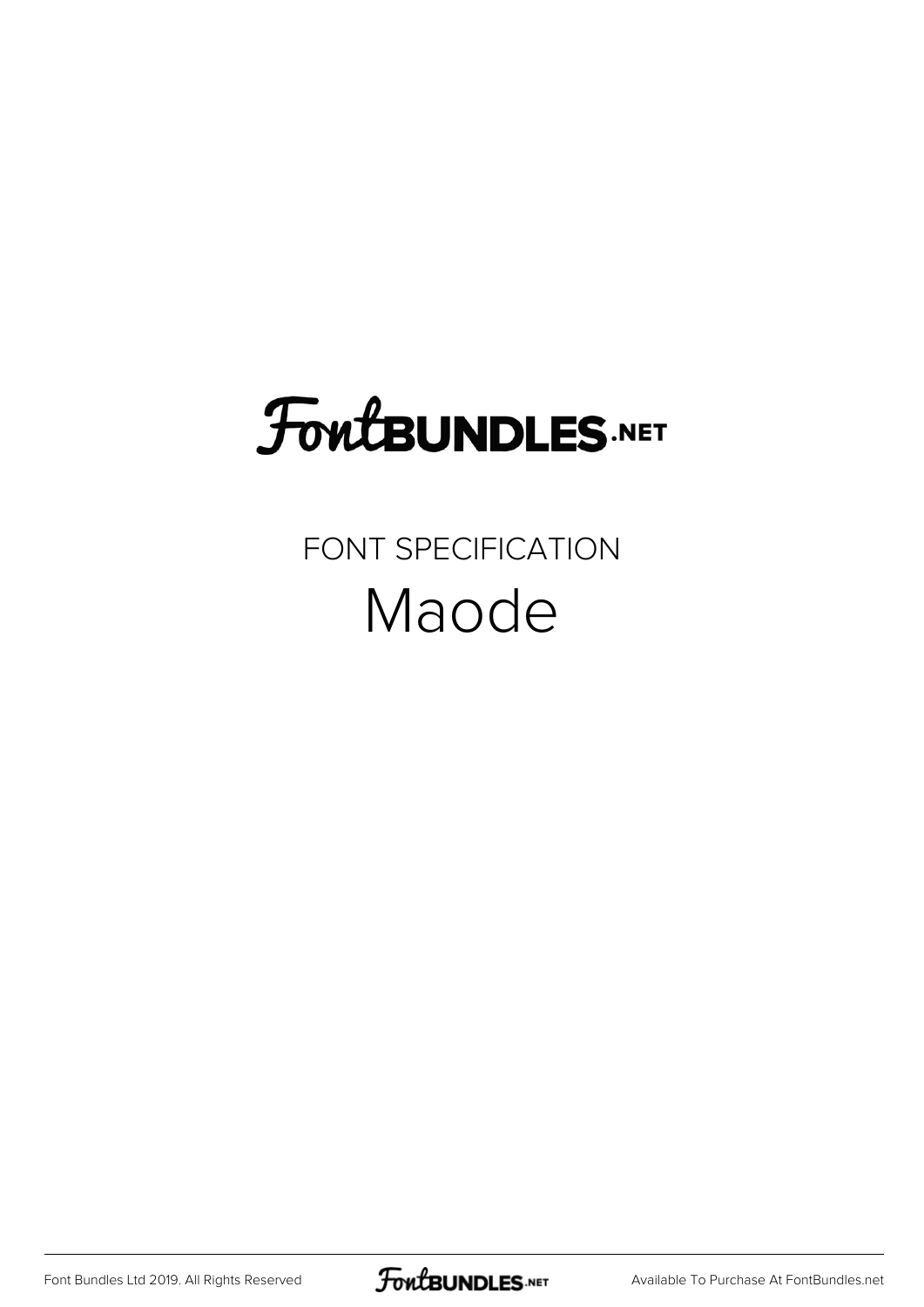

**Uppercase Characters** 

### ABCDEFGHIJKLMNOPQRST UVWXYZ

Lowercase Characters

# abcdefghijklmnopgrstuv WXYZ

Numbers

#### 0123456789

Punctuation and Symbols



 $\ddot{\phantom{0}}$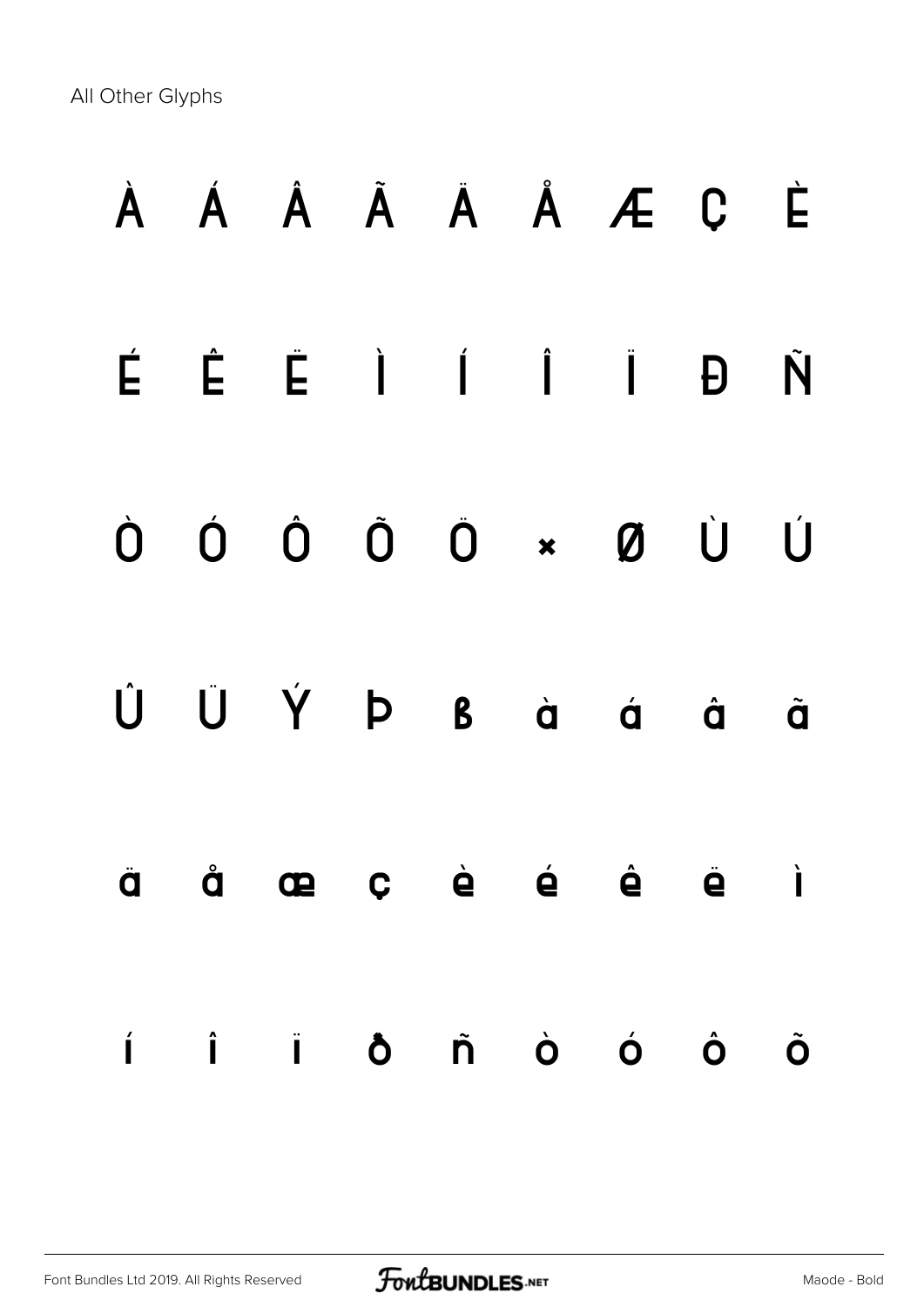| Ö ÷ Ø Ù Ú Û Ü Ú                                                                           |  |  |  | $\mathsf{p}$ |
|-------------------------------------------------------------------------------------------|--|--|--|--------------|
| y À a Å ă Ą ą Ć ć                                                                         |  |  |  |              |
| $\dot{C}$ $\dot{C}$ $\dot{D}$ $\dot{d}$ $\dot{d}$ $\dot{E}$ $\dot{e}$ $\dot{E}$ $\dot{e}$ |  |  |  |              |
| $E$ e $\acute{E}$ è $\acute{G}$ g i i                                                     |  |  |  |              |
| ILIN ń Ň ň Ō Ő                                                                            |  |  |  |              |
| ő Œ œ Ŕ ŕ Ř ř Ś ś                                                                         |  |  |  |              |
| Ss Šš Ŭ ŭ Ů ů                                                                             |  |  |  | Ű            |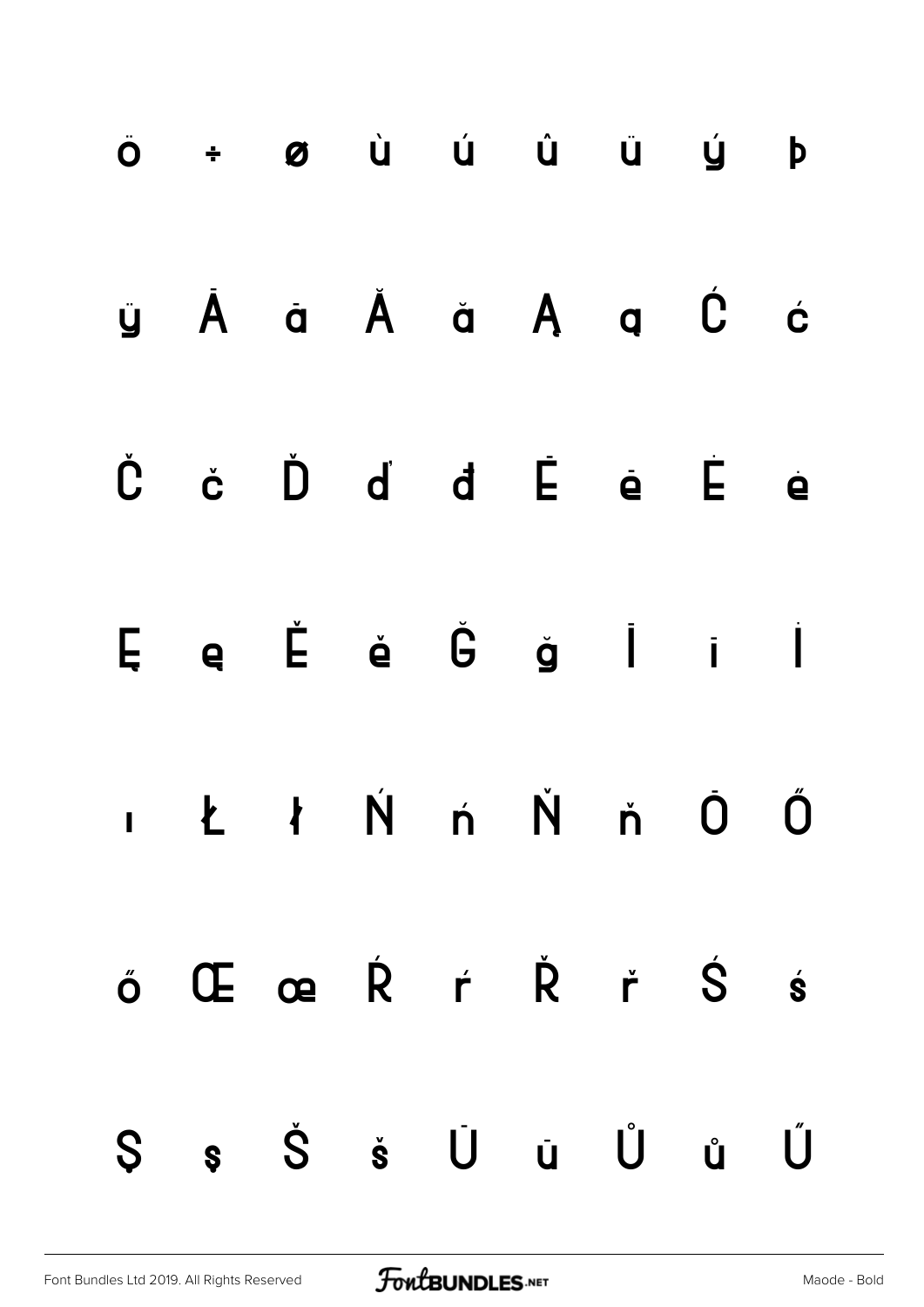

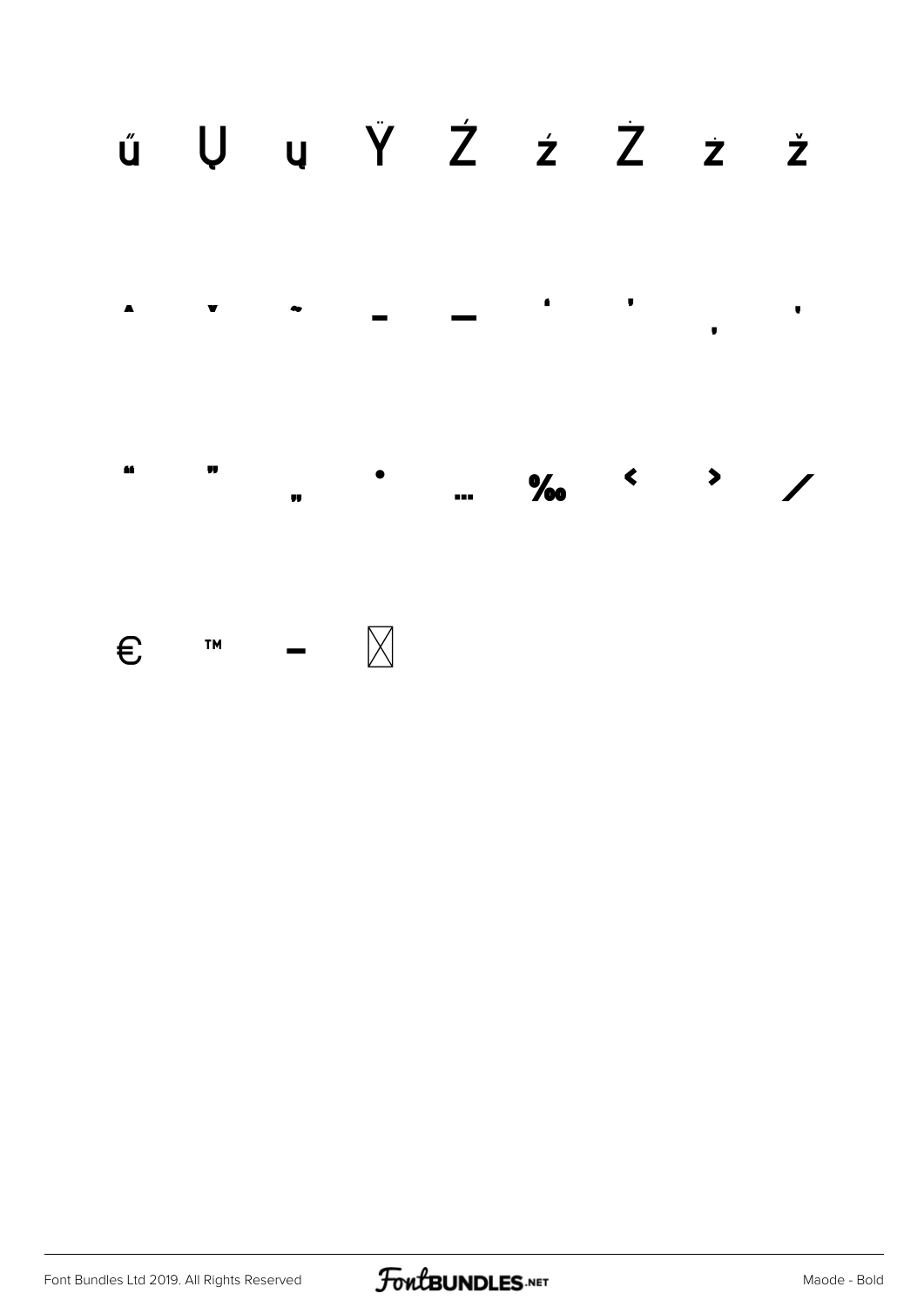#### Maode - Italic

**Uppercase Characters** 

## ABCDEFGHIJKLMNOPQRS TUVW XY 7

Lowercase Characters

## abcdefghijklmnopgrstuv  $W X Y Z$

Numbers

#### 0123456789

Punctuation and Symbols



All Other Glyphs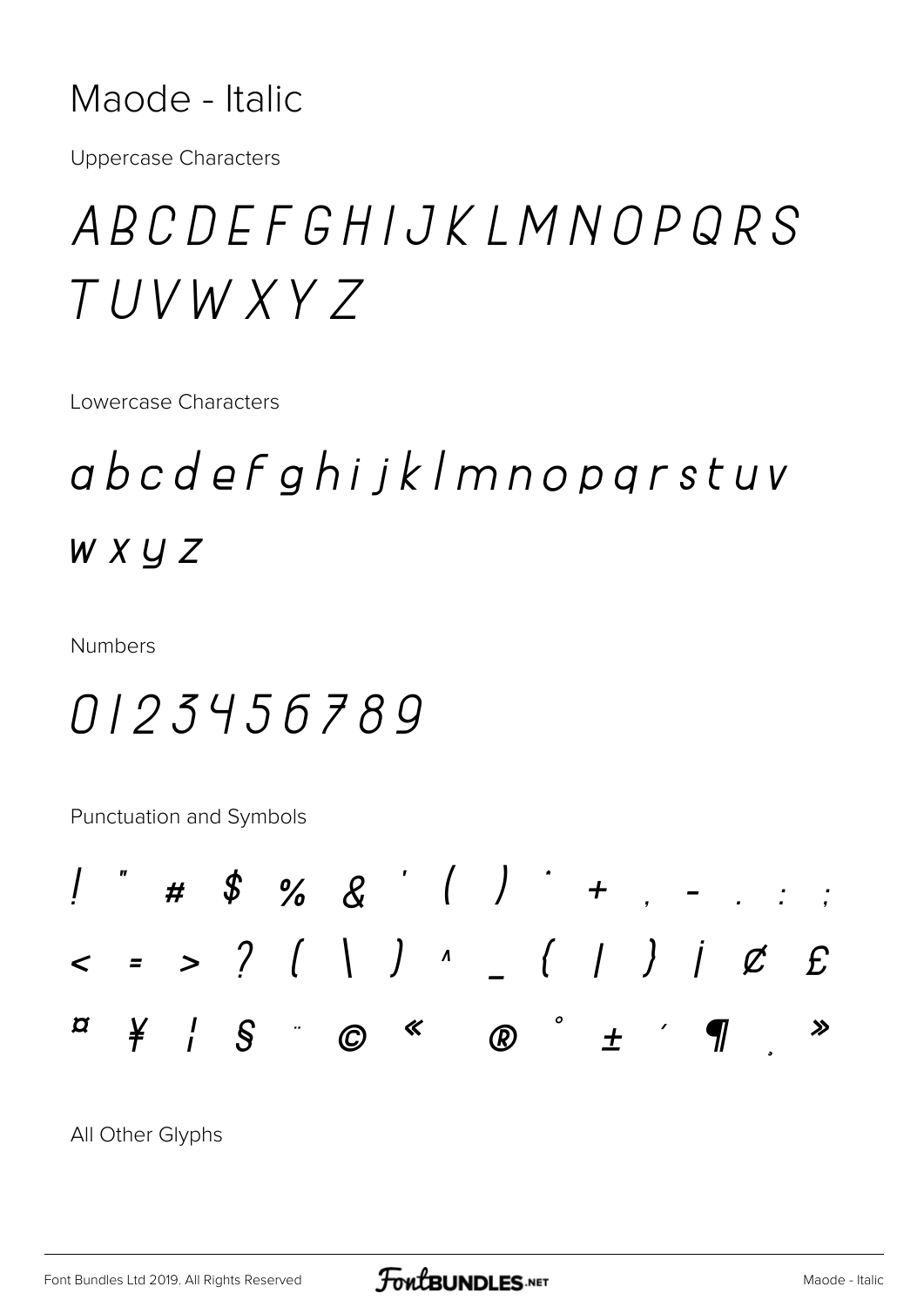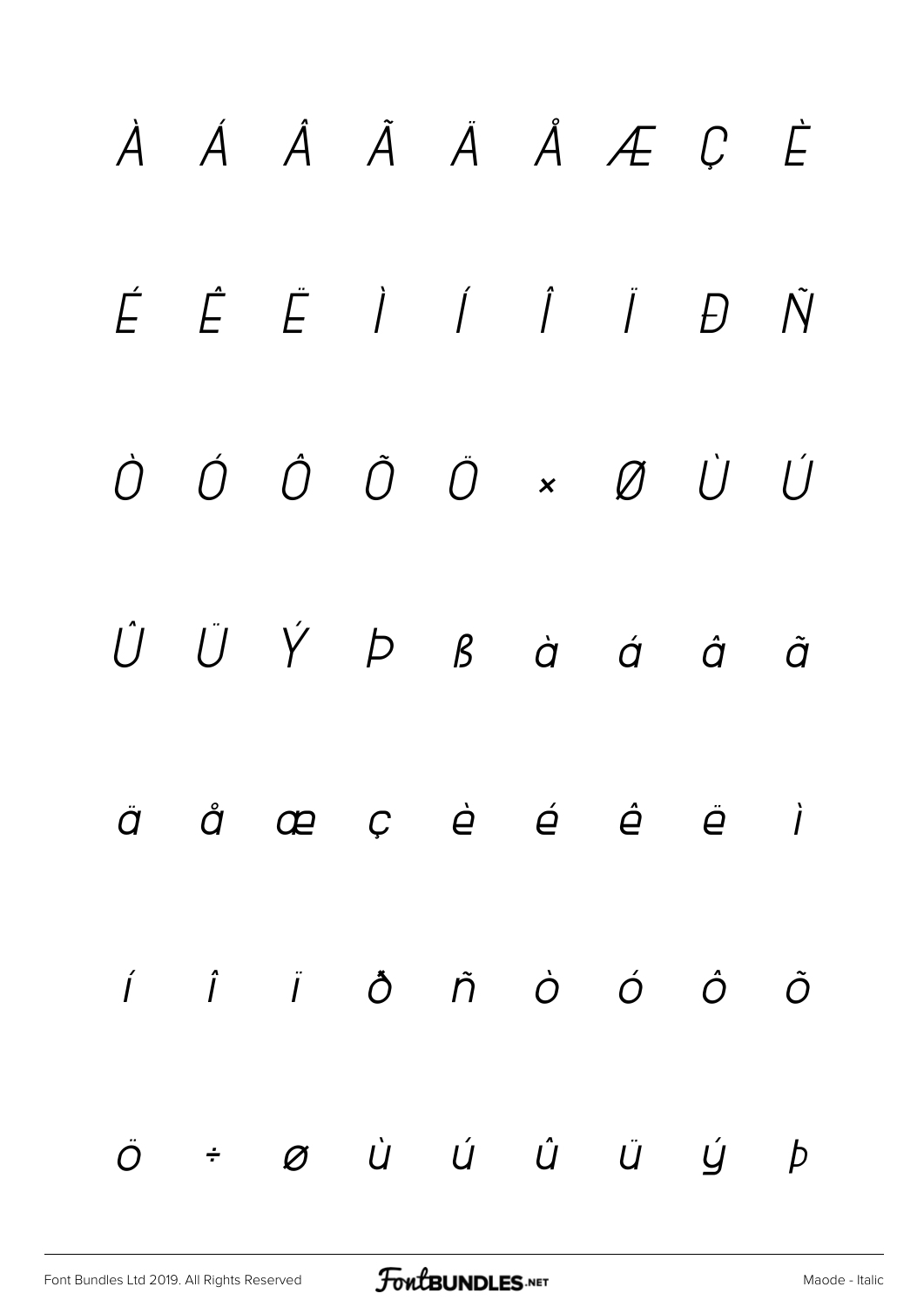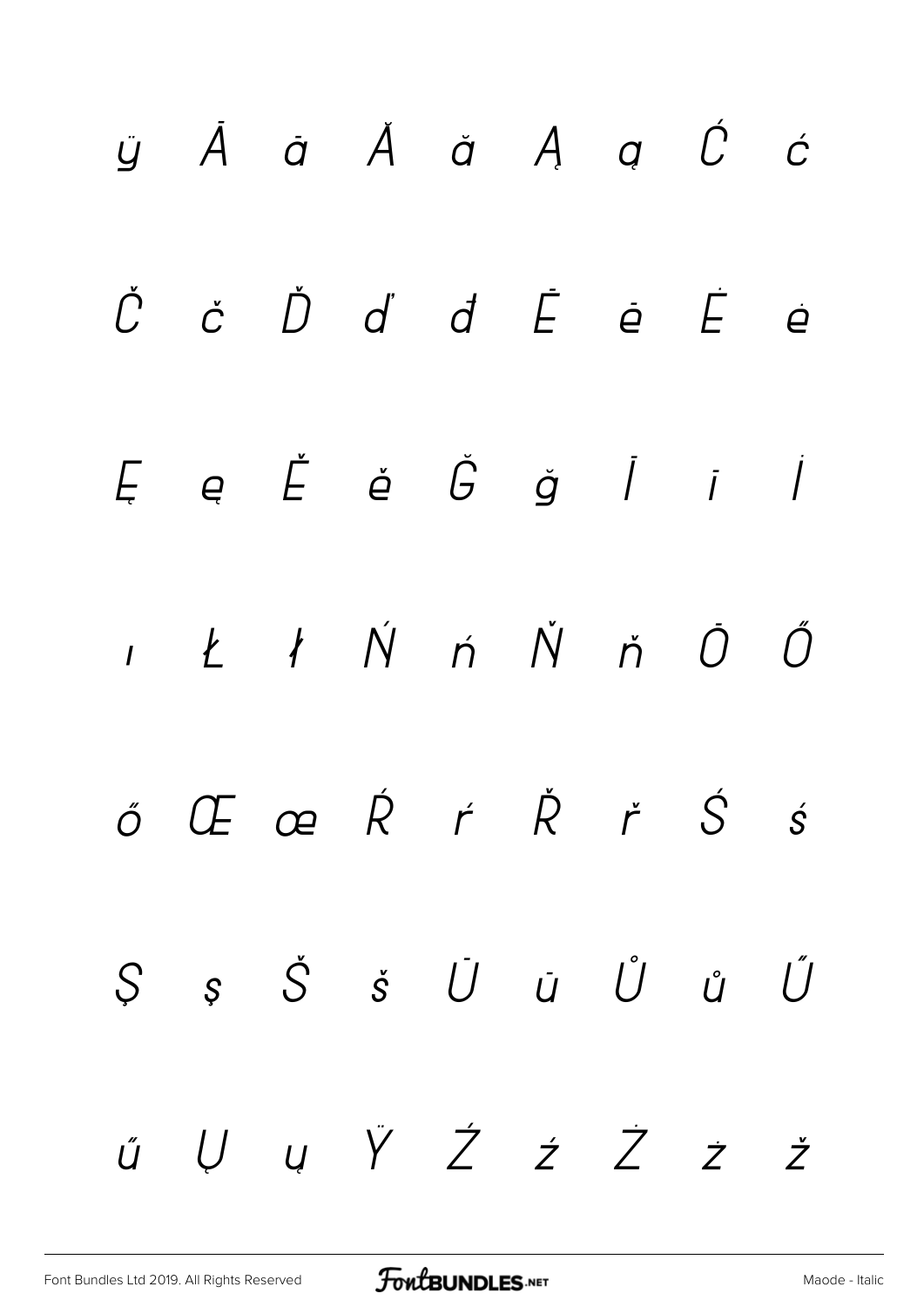

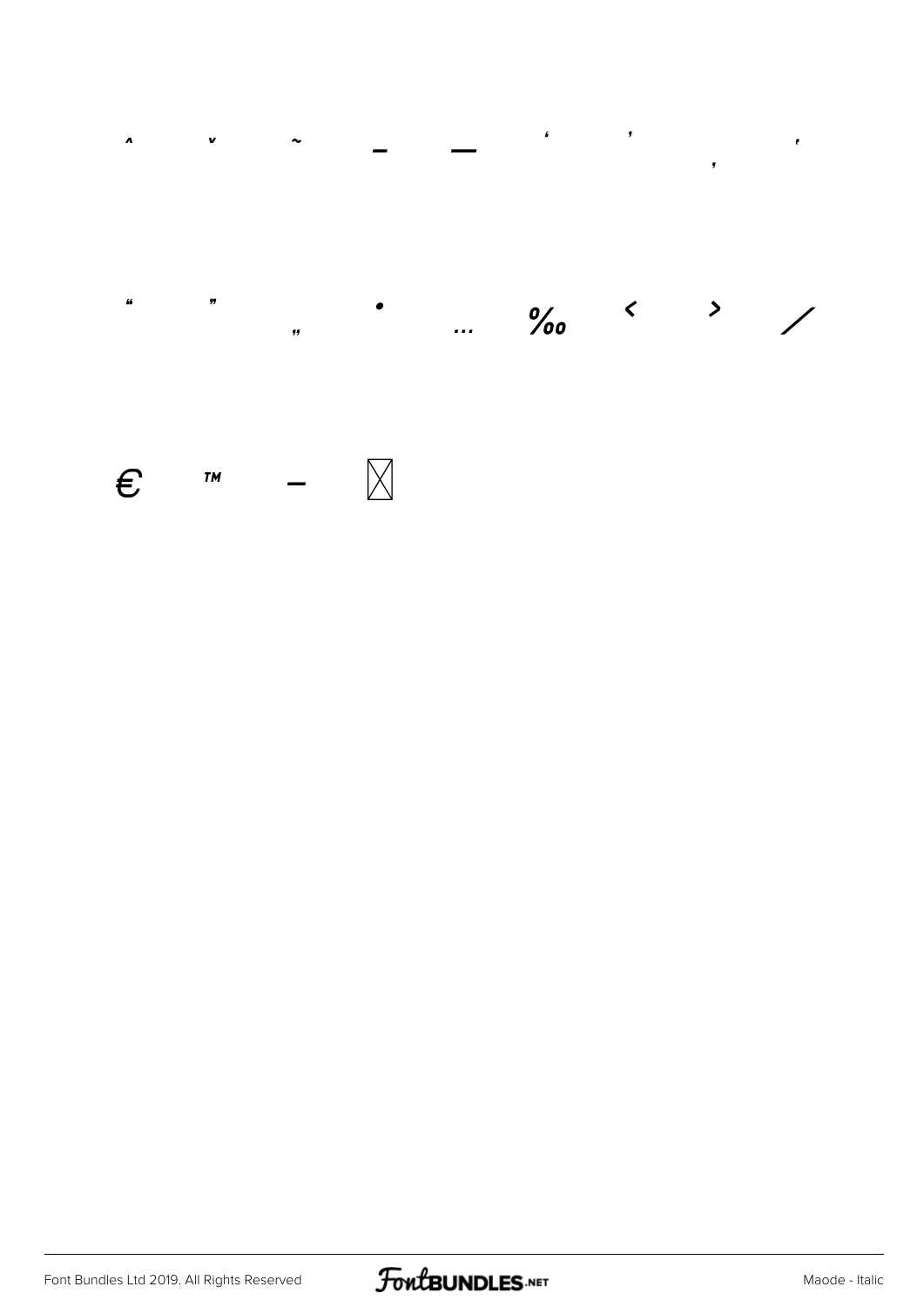Maode - Bold Italic

**Uppercase Characters** 

# ABCDEFGHIJKLMNOPQRS TUVW XYZ

Lowercase Characters

## abcdefghijklmnoparstu **VWXYZ**

Numbers

#### 0123456789

Punctuation and Symbols

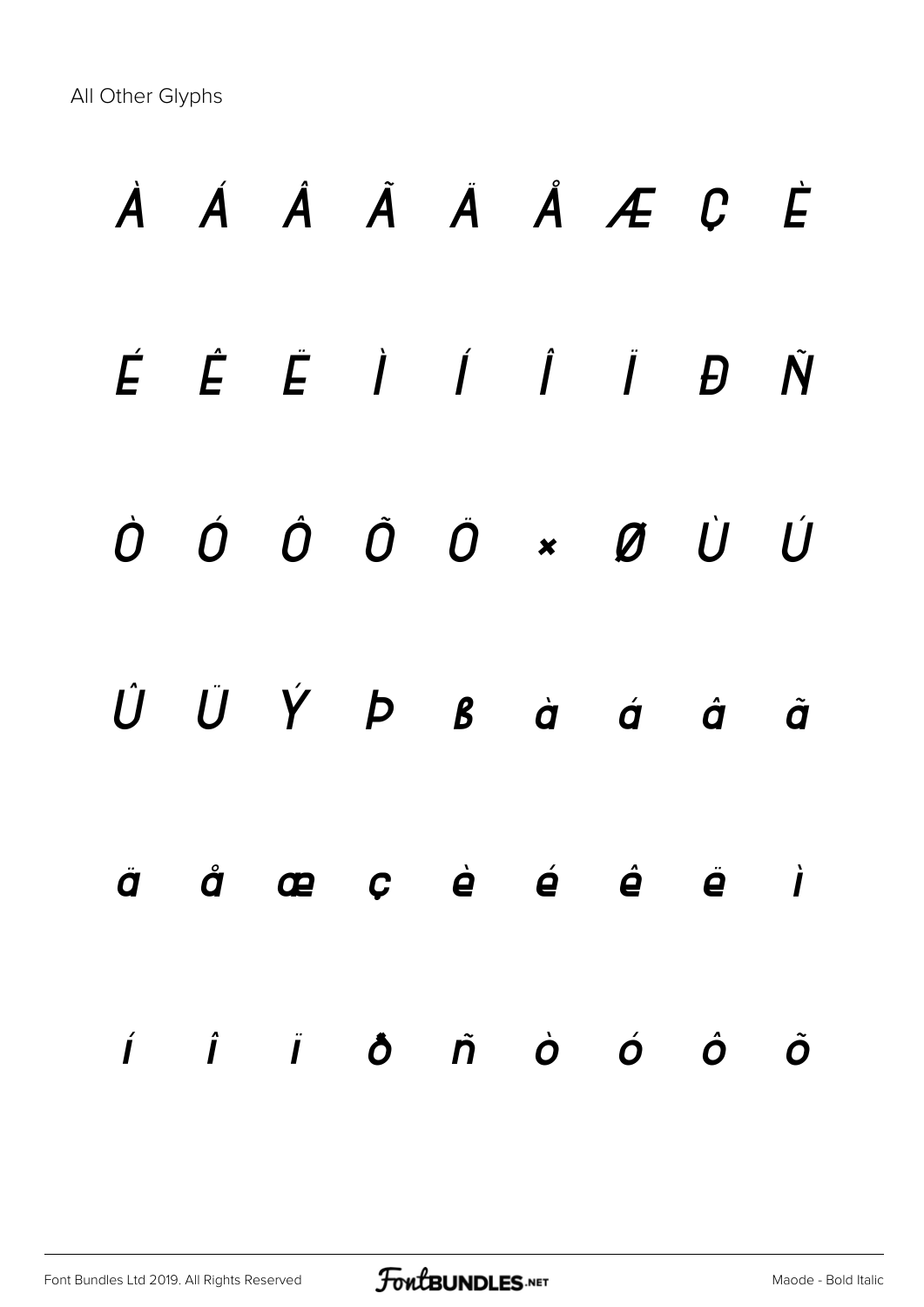| Ö ÷ Ø Ù Ú Û Ü Ü Ý Þ                                                                                         |  |  |  |  |
|-------------------------------------------------------------------------------------------------------------|--|--|--|--|
| ÿĂā Ă ă Ą ą Ć ć                                                                                             |  |  |  |  |
| $\dot{C}$ $\dot{C}$ $\dot{D}$ $\dot{d}$ $\dot{d}$ $\dot{E}$ $\dot{e}$ $\dot{E}$ $\dot{e}$                   |  |  |  |  |
| $E$ e $\check{E}$ é $\check{G}$ g $I$ $i$ $I$                                                               |  |  |  |  |
| ILIŃ Ń Ň ň Ô Ő                                                                                              |  |  |  |  |
| $\acute{o}$ $\overline{C}$ $\alpha$ $\acute{R}$ $\acute{r}$ $\acute{R}$ $\acute{r}$ $\acute{S}$ $\acute{s}$ |  |  |  |  |
| $S$ $s$ $\check{S}$ $\check{s}$ $\check{U}$ $\check{u}$ $\check{U}$ $\check{u}$ $\check{U}$                 |  |  |  |  |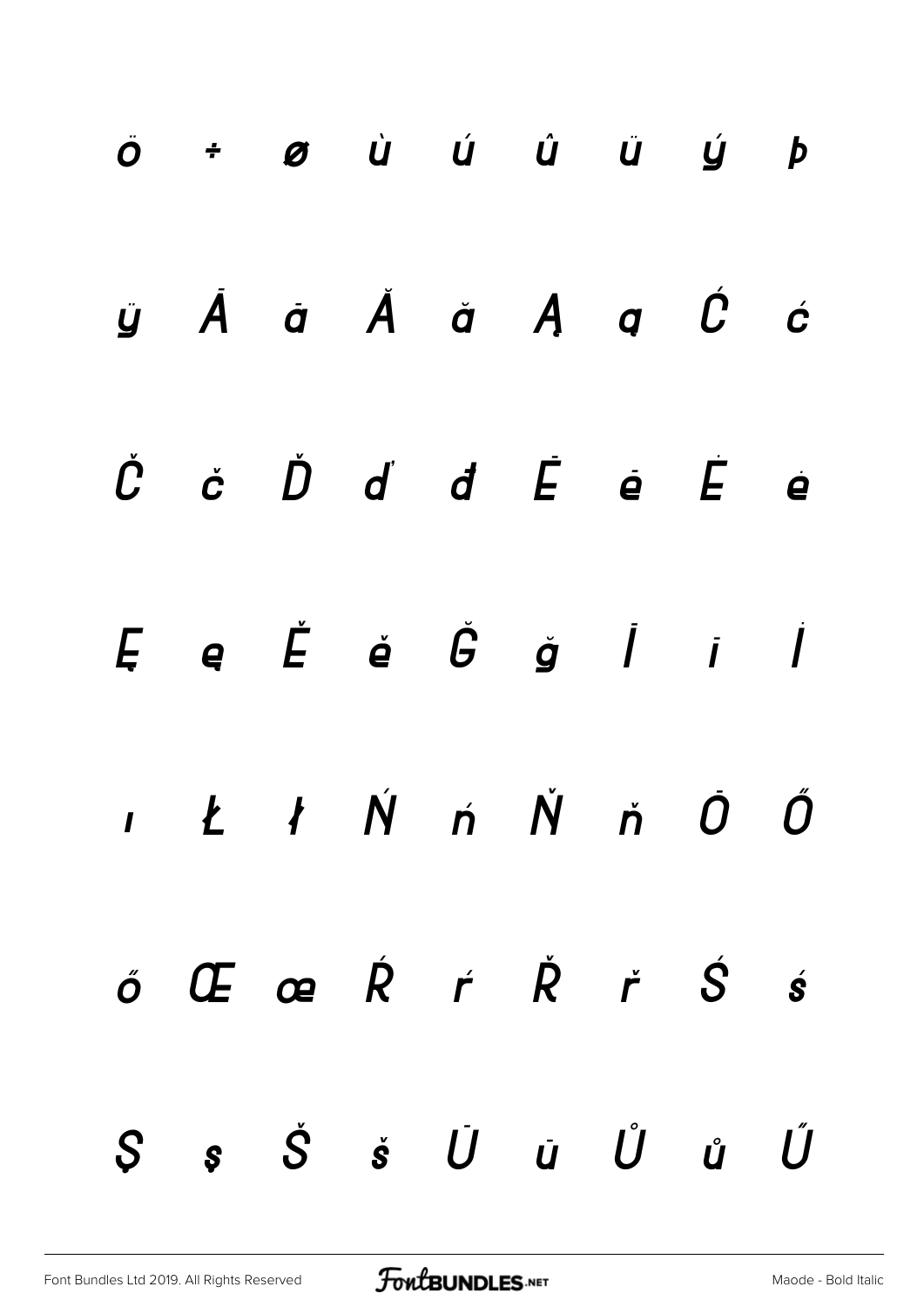

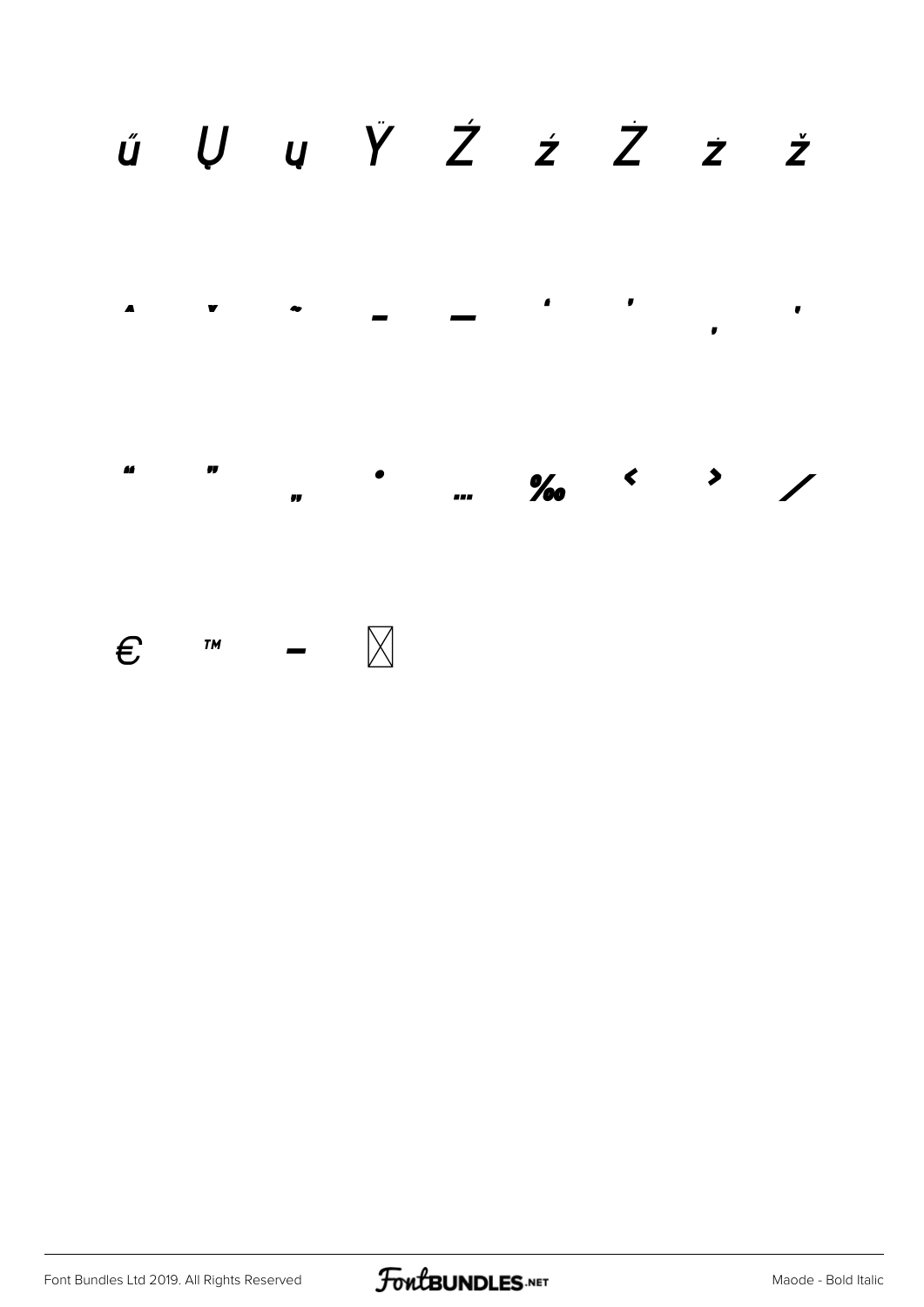#### Maode Medium - Regular

**Uppercase Characters** 

## ABCDEFGHIJKLMNOPQRST UVWXYZ

Lowercase Characters

# abcdefghijklmnopgrstuvw **X y Z**

**Numbers** 

#### 0123456789

Punctuation and Symbols

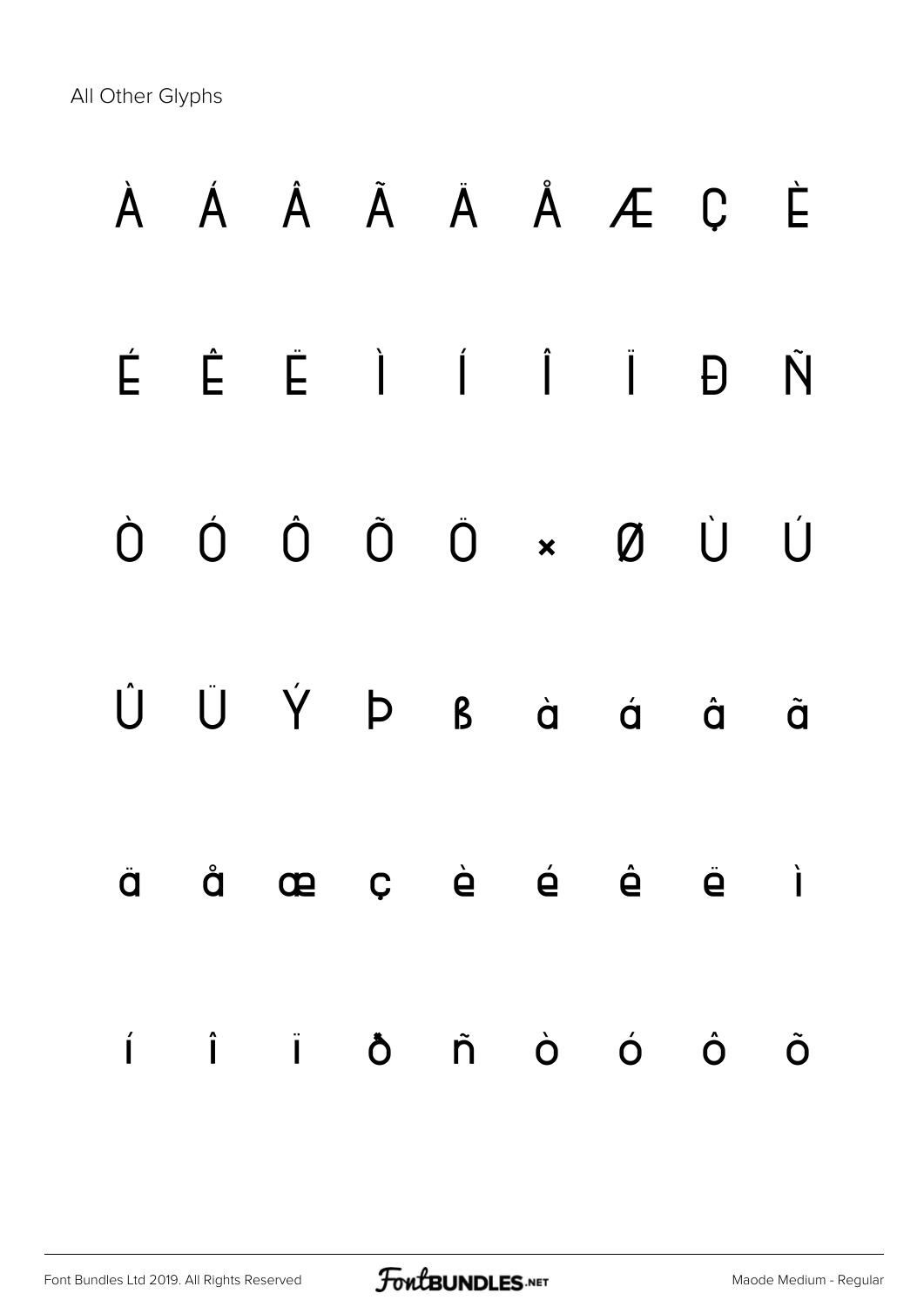| Ö + Ø Ù Ú Û Û Ů Ý Þ                                                                                     |  |                             |  |  |
|---------------------------------------------------------------------------------------------------------|--|-----------------------------|--|--|
| y À a Å ă Ą ą Ć ć                                                                                       |  |                             |  |  |
| Č č                                                                                                     |  | $\dot{D}$ d d $\dot{E}$ e e |  |  |
| $E \quad e \quad \check{E} \quad \check{e} \quad \check{G} \quad \check{g} \quad \dot{I} \quad \dot{I}$ |  |                             |  |  |
| ILIN ń Ň ň Ō Ő                                                                                          |  |                             |  |  |
| ő Œ œ Ŕ ŕ Ř ř Ś ś                                                                                       |  |                             |  |  |
| Ş ş Š š Ū ū Ů ů Ű                                                                                       |  |                             |  |  |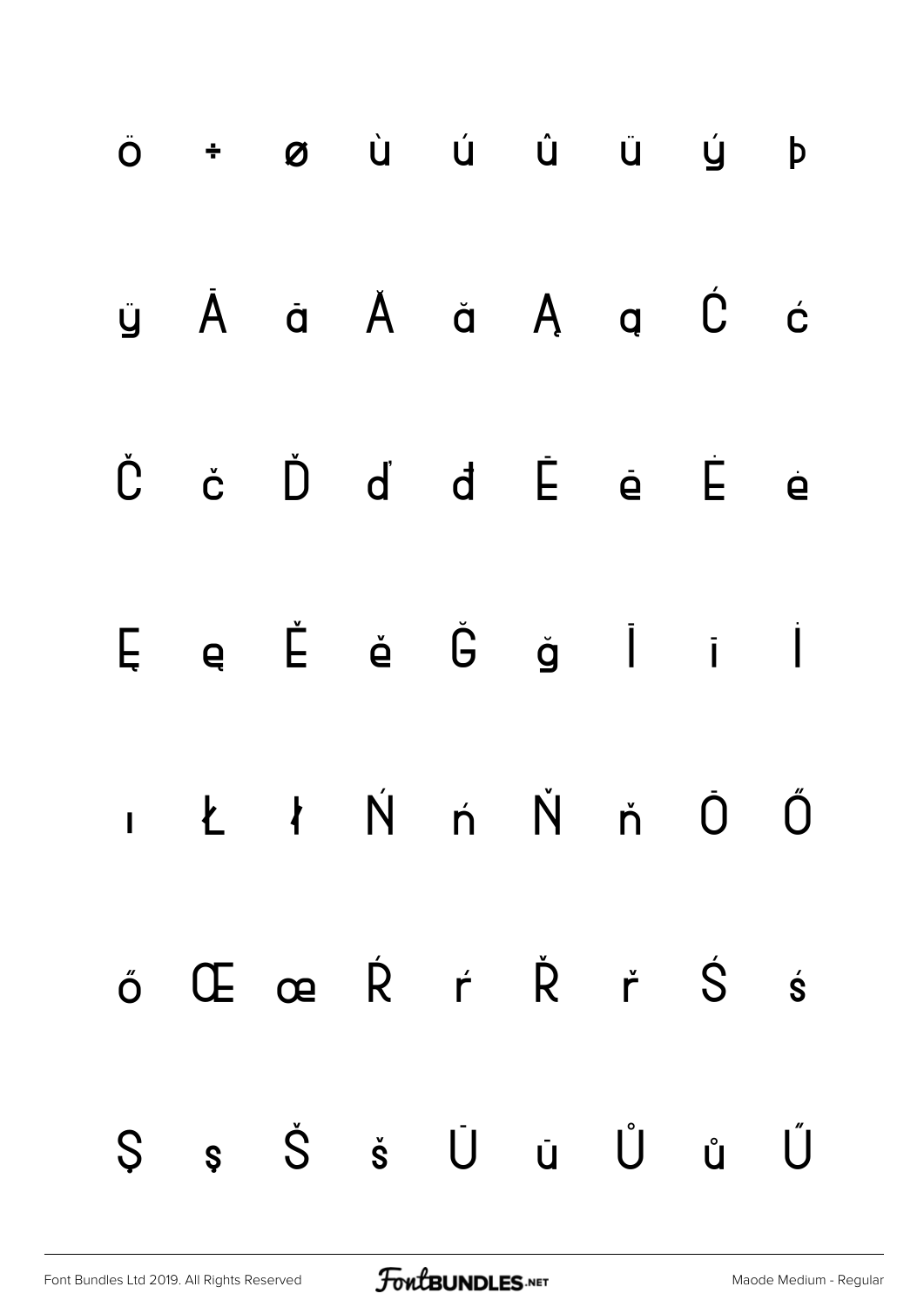

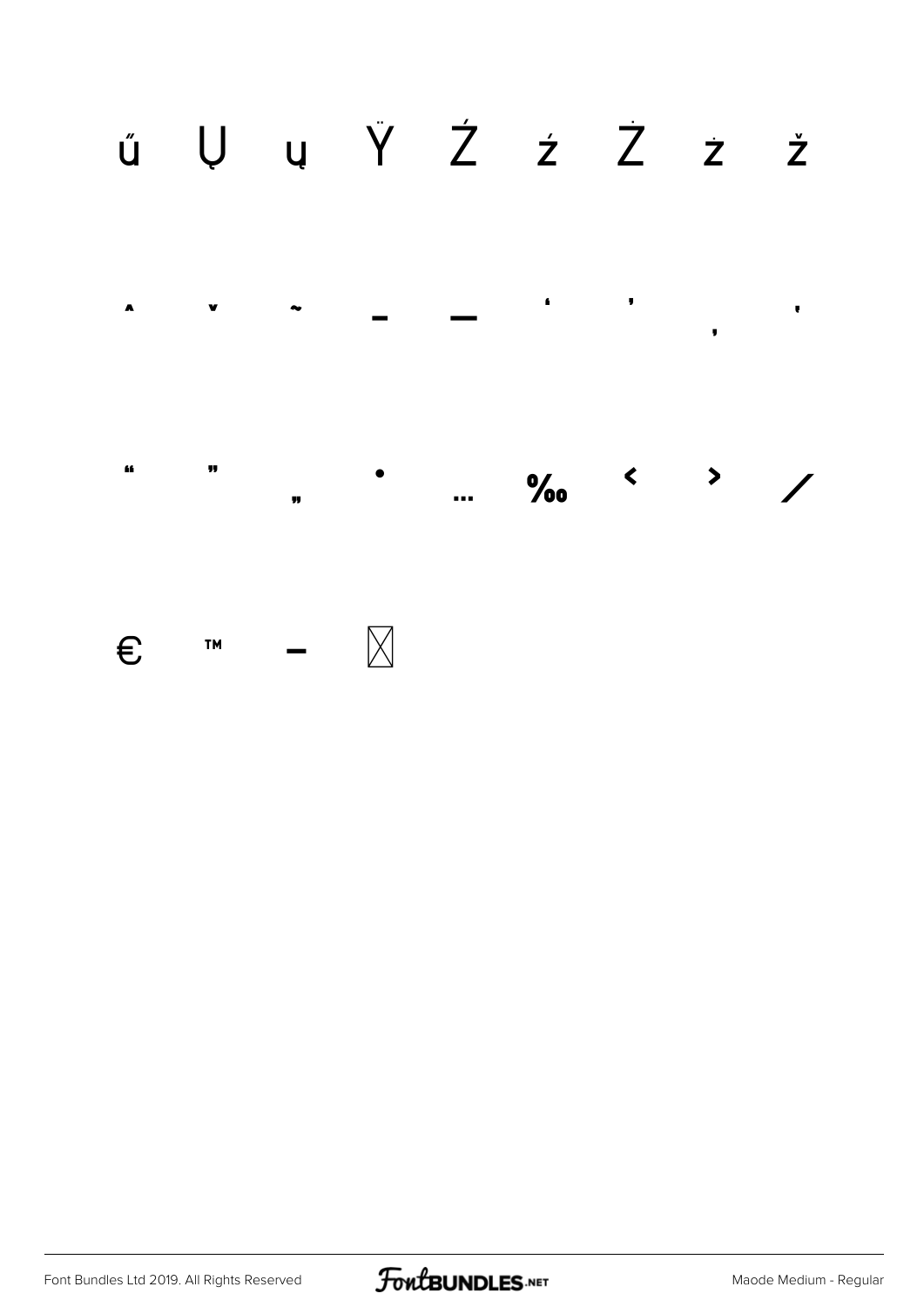#### Maode Medium Italic - Regular

**Uppercase Characters** 

# ABCDEFGHIJKLMNOPQRS TUVW XYZ

Lowercase Characters

# abcdefghijklmnoparstuv **WXYZ**

**Numbers** 

#### 0123456789

Punctuation and Symbols

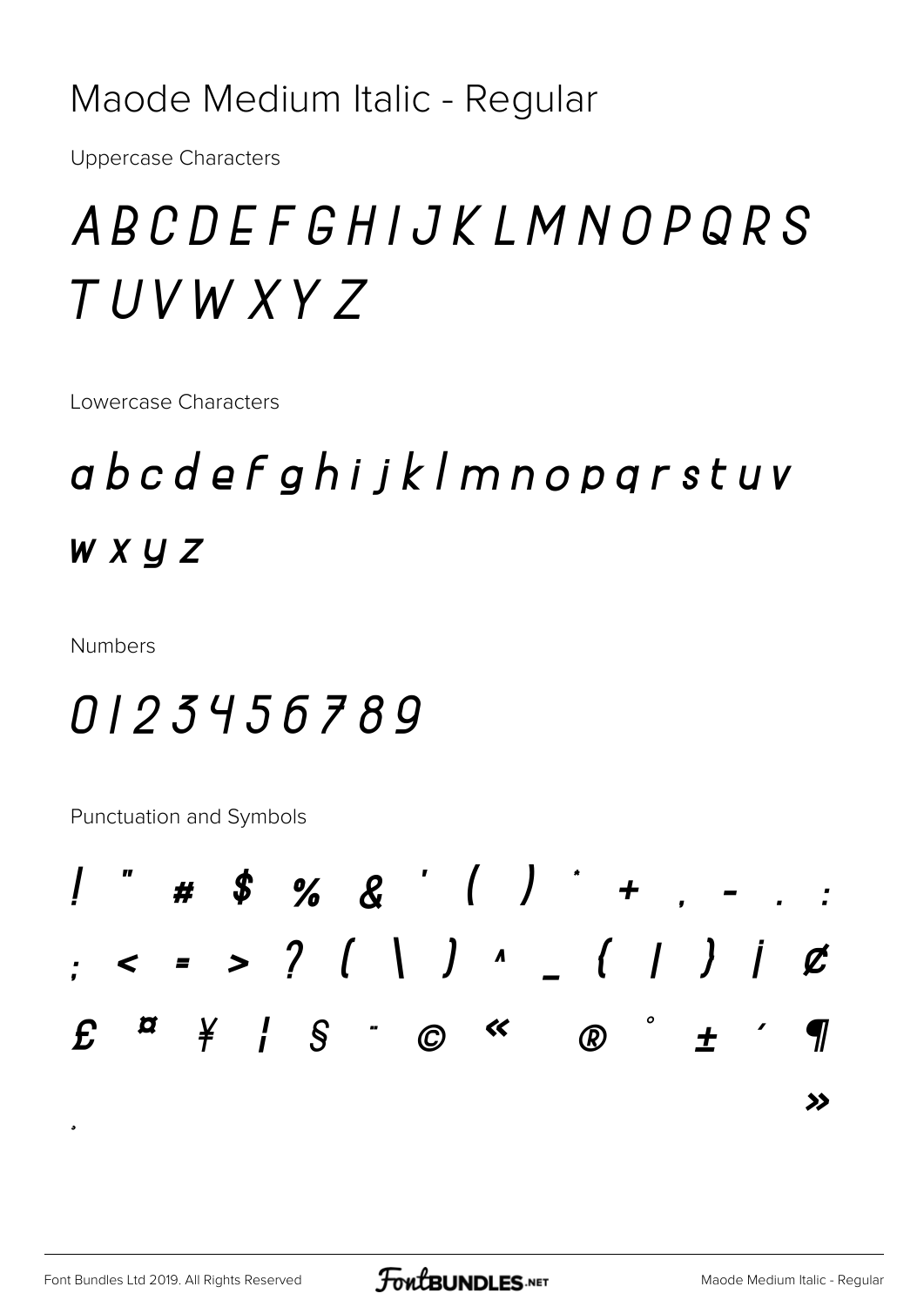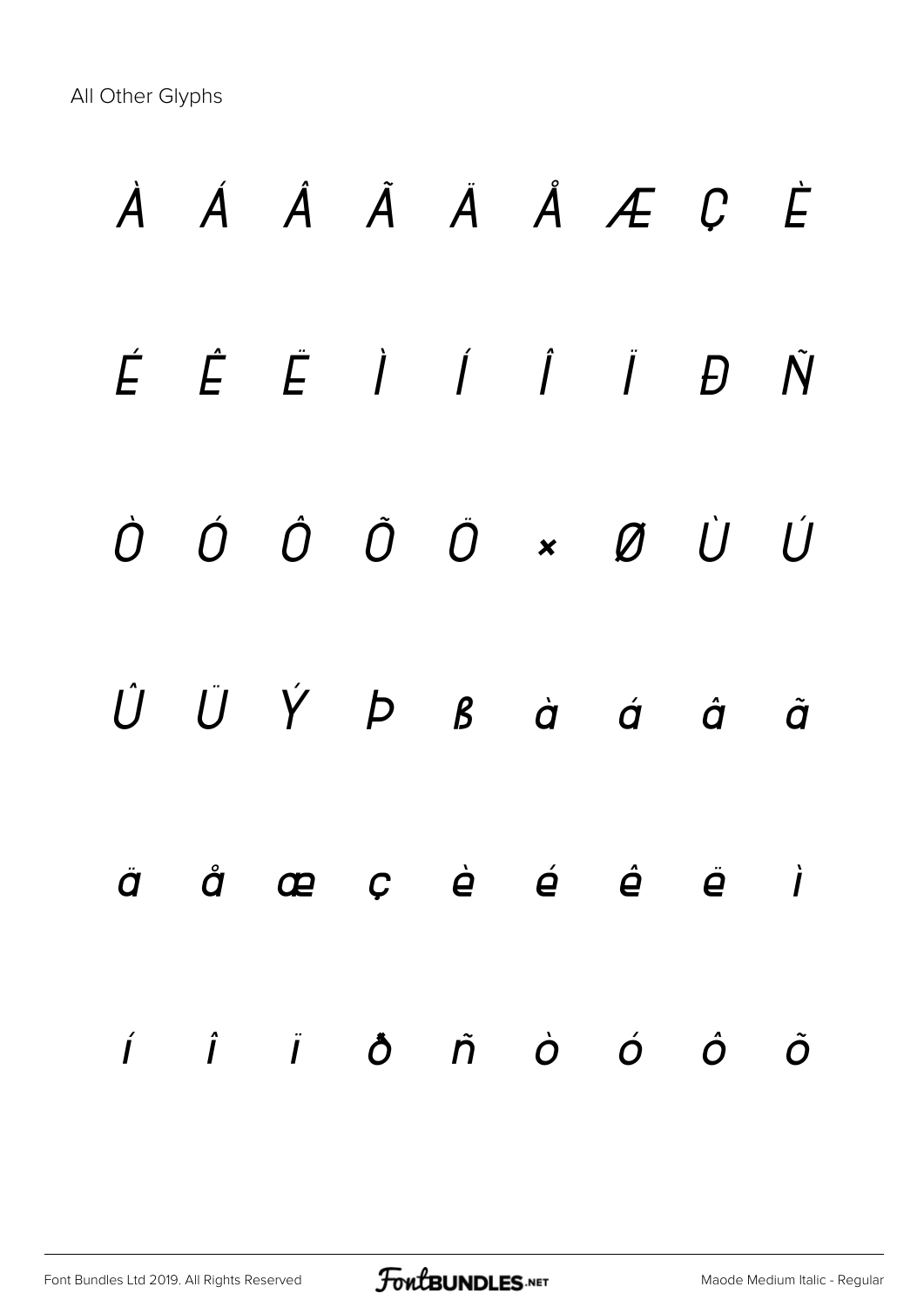| Ö + Ø Ù Ú Û Ü Ü Ý Þ                                                                                                       |  |  |  |  |
|---------------------------------------------------------------------------------------------------------------------------|--|--|--|--|
| ÿ Å å Å å Å ą Ć ć                                                                                                         |  |  |  |  |
| $\check{C}$ $\check{C}$ $\check{D}$ $\check{d}$ $\check{d}$ $\check{E}$ $\check{e}$ $\check{E}$ $\check{e}$               |  |  |  |  |
| $E \quad \textbf{e} \quad \check{E} \quad \check{\textbf{e}} \quad \check{G} \quad \check{g} \quad \dot{I} \quad \dot{I}$ |  |  |  |  |
| $I$ $I$ $N$ $n$ $N$ $n$ $0$ $0$                                                                                           |  |  |  |  |
| $\acute{o}$ $\acute{C}$ $\acute{C}$ $\acute{C}$ $\acute{R}$ $\acute{C}$ $\acute{C}$ $\acute{S}$ $\acute{S}$               |  |  |  |  |
| $S$ $s$ $\check{S}$ $\check{s}$ $\check{U}$ $\check{u}$ $\check{U}$ $\check{u}$ $\check{U}$                               |  |  |  |  |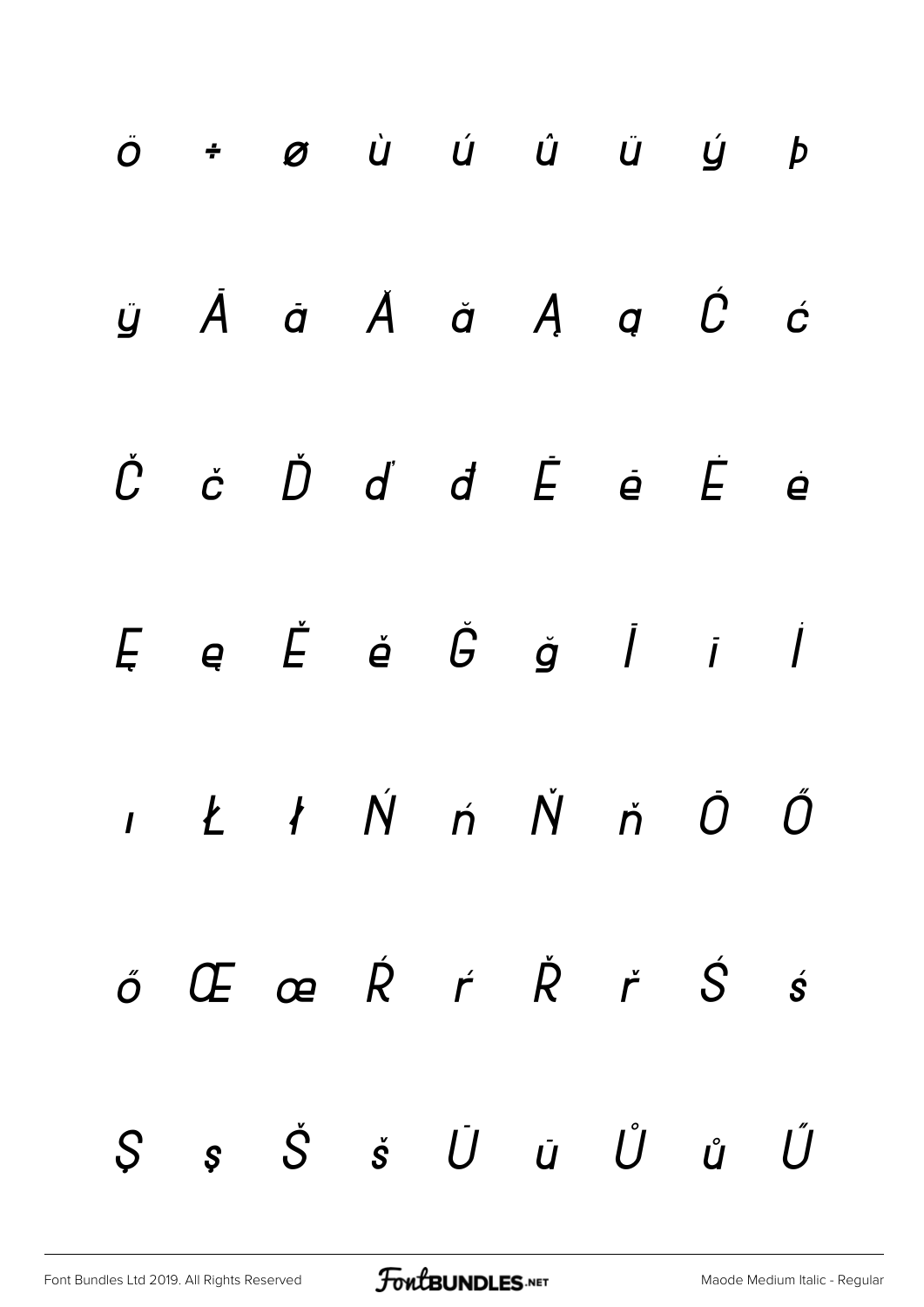

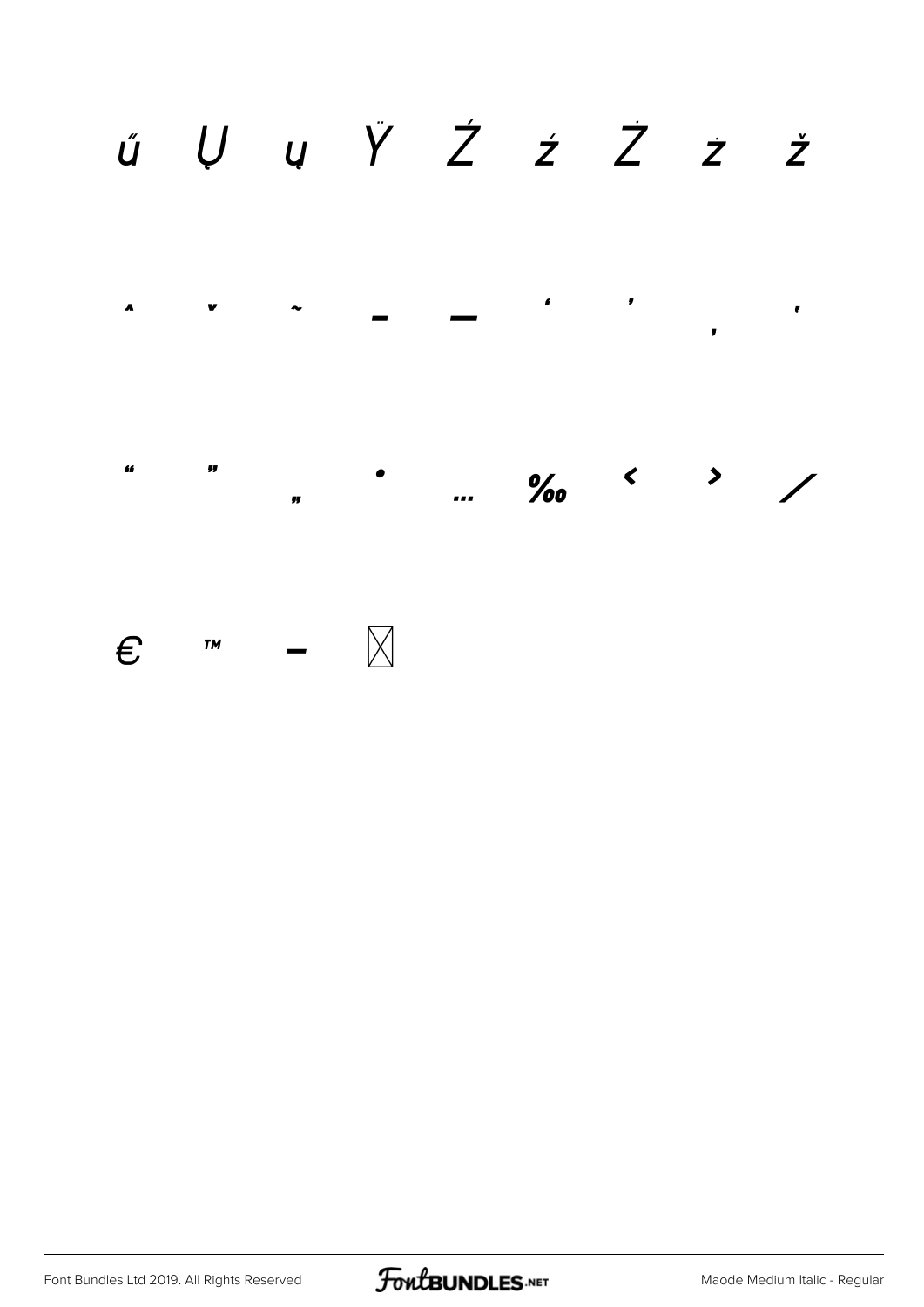#### Maode - Regular

**Uppercase Characters** 

### ABCDEFGHIJKLMNOPQRST UVWXY7

Lowercase Characters

# abcdefghijklmnopgrstuvw **X** y z

Numbers

#### 0123456789

Punctuation and Symbols



All Other Glyphs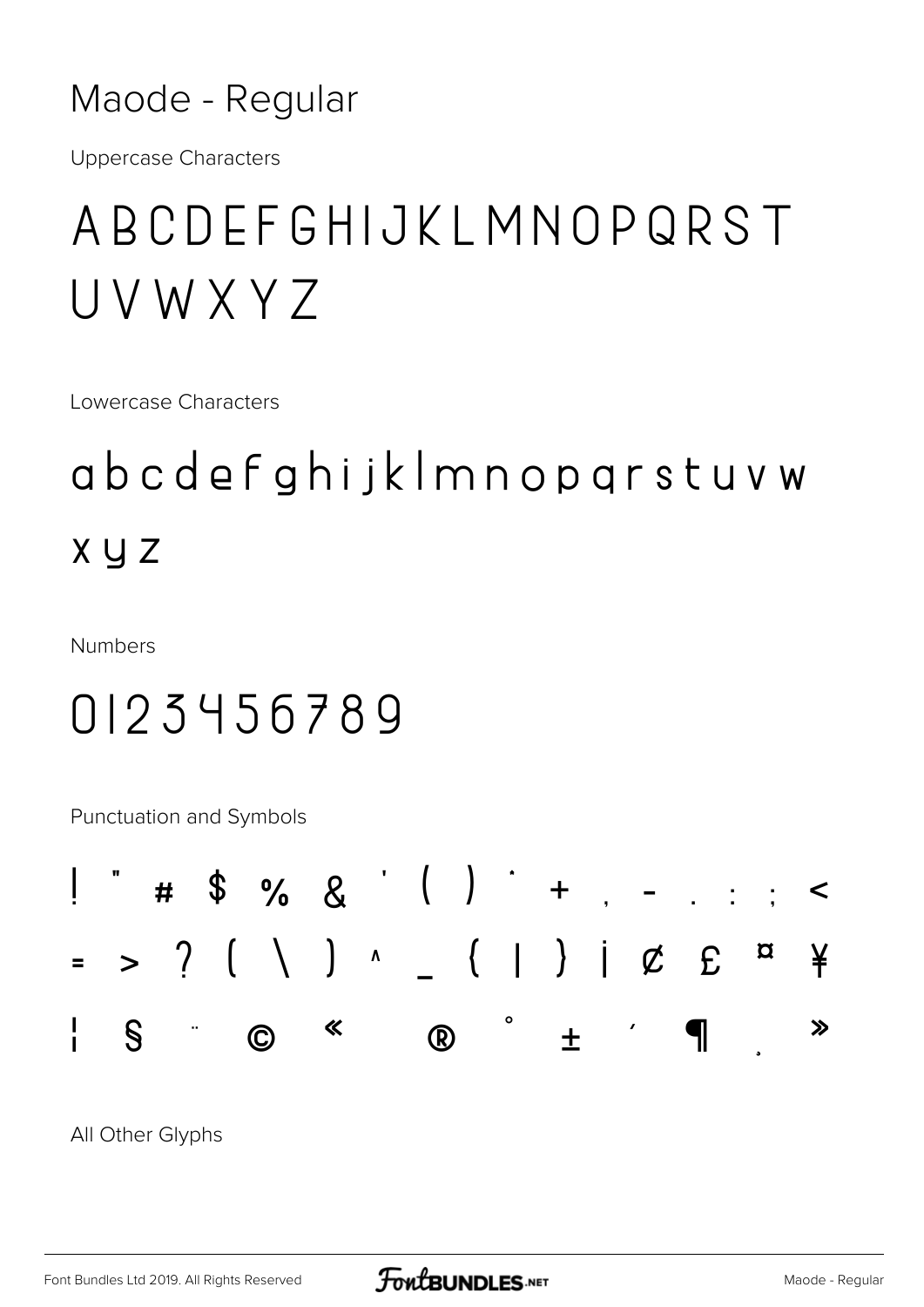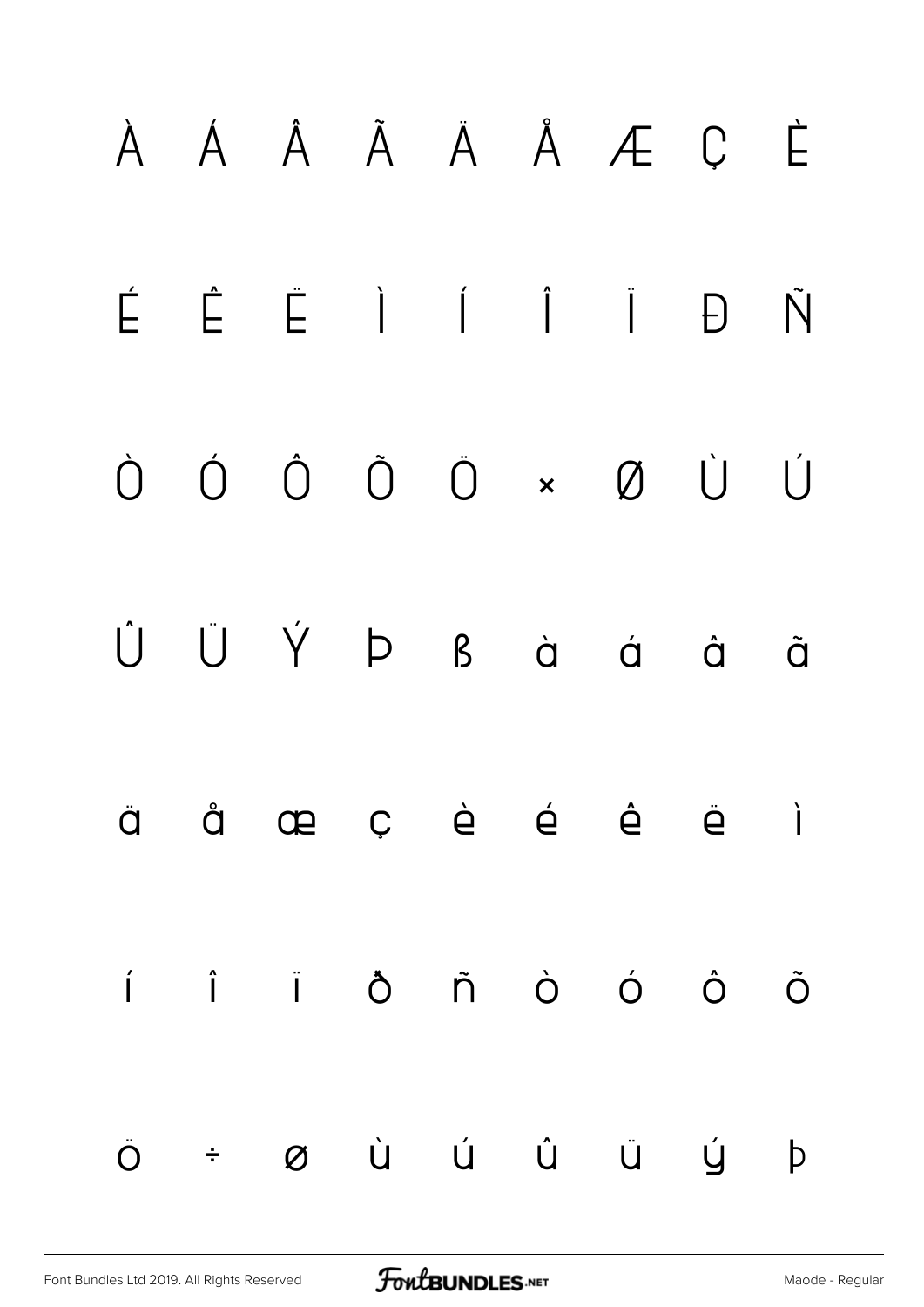